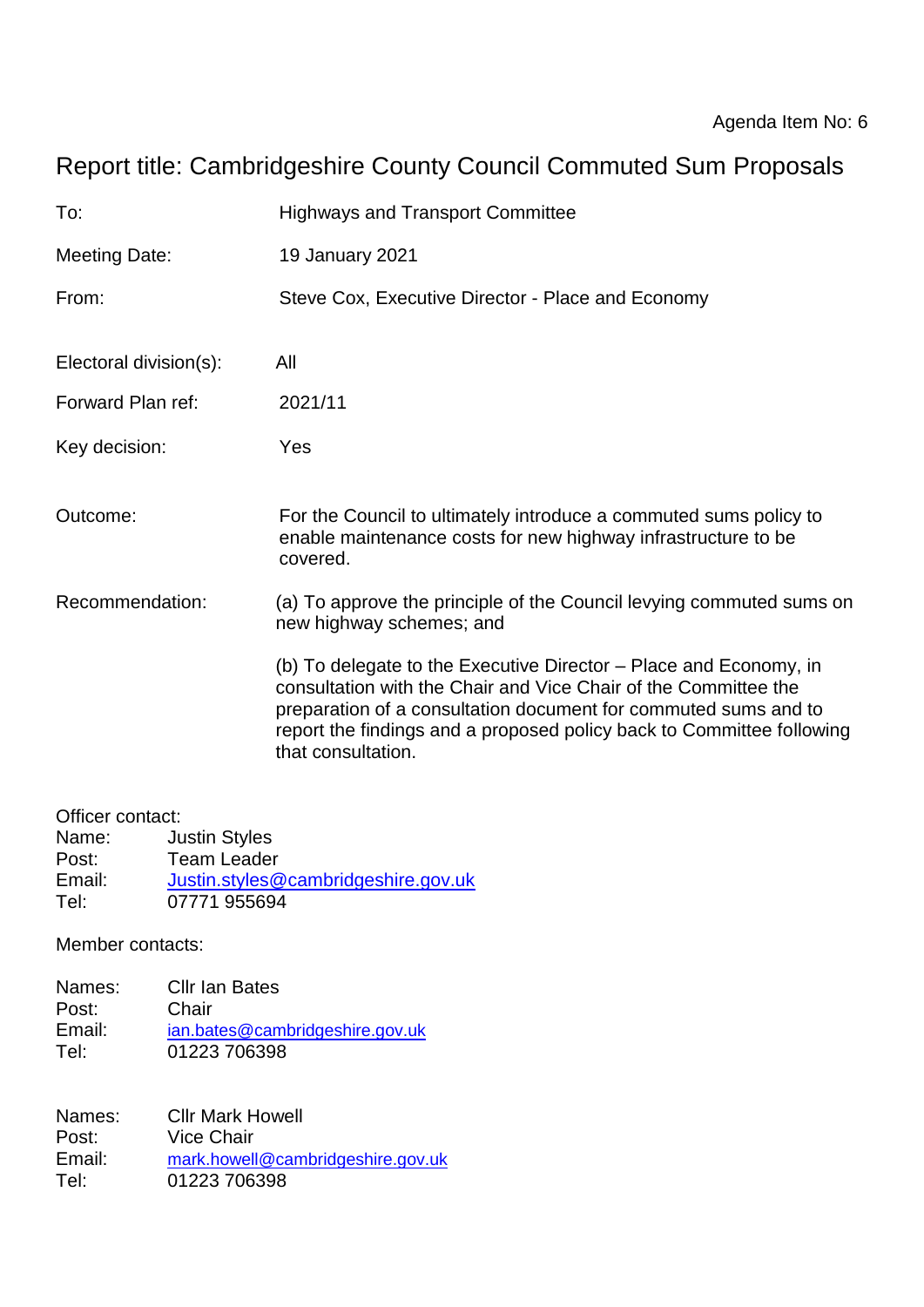#### **1. BACKGROUND**

- 1.1 Highway assets and infrastructure projects undertaken in Cambridgeshire by third parties including the Greater Cambridge Partnership (GCP), the combined Authority (CPCA) and private developers once completed, are transferred to Cambridgeshire County Council (CCC) through agreements securing adoption. The highway authority (CCC) then assumes responsibility for the future maintenance and upkeep at public expense. By accepting these highway assets, a financial burden is placed upon CCC for their ongoing maintenance in perpetuity.
- 1.2 Commuted sums policy and practice across England has varied but with highway authority maintenance budgets increasingly under pressure, there is a growing trend to minimise financial exposure by securing full recompense for future liabilities arising out of new or improved highways infrastructure.
- 1.3 CCC currently does not collect contributions for the ongoing maintenance costs of new infrastructure, unless 'non-standard' items are included, for example construction which utilises specialist materials or exceptional items.
- 1.4 CCC welcomes improvements to its highway assets but considers that all public bodies, and third party developers, as part of any development they lead, need to identify and set aside budgets to maintain the enhanced assets as part of forward planning.
- 1.5 Typically, the collection of commuted sums is the subject of agreements usually with developers arising from s106 obligations or planning consents. These works are usually undertaken by developers under sections 38 and/or 278 of the Highways Act 1980. The legal mechanism for securing these contributions from public bodies will be different and will be developed as part of this process.
- 1.6 Section 38 is a power allowing highway authorities to adopt newly constructed roads by agreement with landowners and developers. Section 38(6) states as follows:

"An agreement under this section may contain such provisions as to the dedication as a highway of any road or way to which the agreement relates, the bearing of the expenses of the construction, maintenance or improvement of any highway, road, bridge or viaduct to which the agreement relates and other relevant matters as the authority making the agreement think fit".

1.7 Section 278 of the 1980 Act is a power allowing highway authorities to secure improvements to existing roads by agreement with landowners and developers. Section 278(3) states as follows:

"The agreement may also provide for the making to the highway authority of payments in respect of the maintenance of the works to which the agreement relates and may contain such incidental and consequential provisions as appear to the highway authority to be necessary or expedient for the purposes of the agreement".

- 1.8 Section 278 is therefore drafted in the same wide and unqualified terms as Section 38 of the 1980 Act. It follows that the same interpretation can be placed on Section 278(3) as for Section 38(6), namely that there are no limitations as to how the amount of the commuted sum should be calculated. Section 278 commuted sums need not therefore be limited to non-standard costs but can be calculated by reference to all future maintenance costs.
- 1.9 This would be a proposed change to existing procedures as CCC will require commuted sums for all highway assets which are amended, improved or increased in number or area, whether they are standard or non-standard assets resulting in increased maintenance costs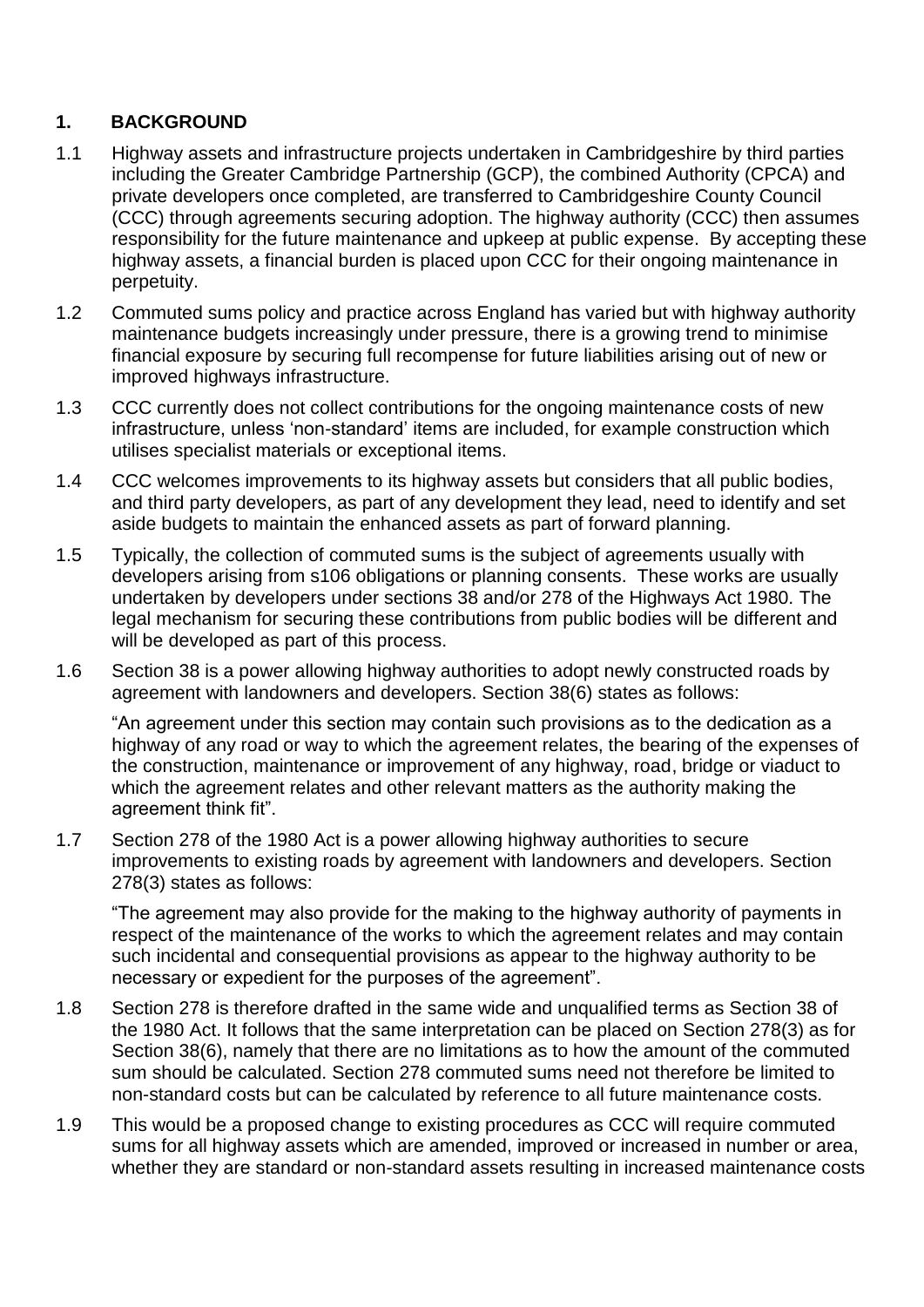and liabilities.

#### **2. MAIN ISSUES**

- 2.1 Consultants have been commissioned to develop a protocol for Cambridgeshire Commuted Sums. This work has been based upon the nationally recognised guidance contained in 'Commuted Sums for Maintaining Infrastructure Assets' produced by the County Surveyors Society, now known as the Directors of Environment, Economy, Planning and Transport (ADEPT), which sets out what commuted sums will apply and how they should be calculated. There are descriptions of assets and construction types within this document that form a minimum basis for standard construction. There is also an allowance for local highway authorities to set out their own definition of standard assets.
- 2.2 The detailed policy for the County Council will be developed based on the work of the consultants. However, prior to that, it is proposed that a consultation be undertaken with stakeholders, including the Greater Cambridge Partnership and the Combined Authority on the principle of commuted sums and outline proposals for how they could be applied.
- 2.3 The purpose of any policy will be to provide confidence as to CCC's requirements, as well as a consistent approach to all works promotors, and more certainty as to what those involved in early development of infrastructure provision will be expected to contribute towards.
- 2.4 To determine what commuted sums are required for development that requires changes or additions to highway assets, it is likely that a simple calculator tool will be prepared that a developer can populate to calculate commuted sums payable. The principle of this will be tested in the consultation.
- 2.5 Consideration will be made as to when to apply the commuted sum charges from, as these sums need to be applied to projects and schemes early in their lifecycle, to ensure the early project budgets have catered for the commuted sum payments prior to the project budgets being approved.
- 2.6 Where the scheme improves the existing highway asset, such as resurfacing an existing carriageway, this will reduce the existing maintenance burden on CCC. Therefore it is proposed the principle of a "maintenance spend foregone" sum will also be tested as part of the consultation.
- 2.7 Subject to the views of this Committee on the principle of commuted sums, a consultation document will be prepared and issued as soon as possible and following that, a final proposed way forward will be presented to Committee.

## 3. Alignment with corporate priorities

3.1 A good quality of life for everyone

There are no significant implications for this priority.

- 3.2 Thriving places for people to live There are no significant implications for this priority.
- 3.3 The best start for Cambridgeshire's children There are no significant implications for this priority.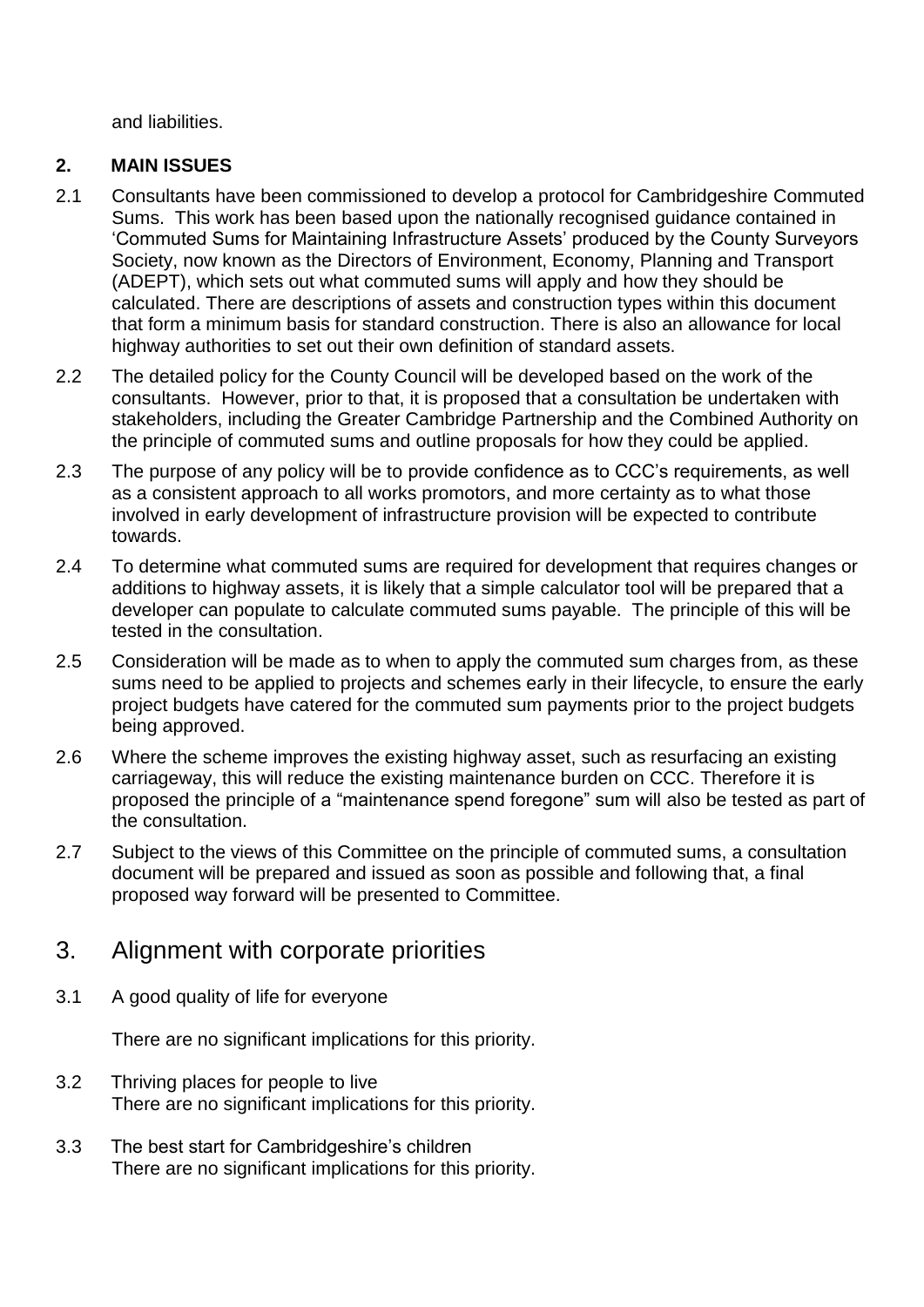3.4 Net zero carbon emissions for Cambridgeshire by 2050 There are no significant implications for this priority.

### 4. Significant Implications

4.1 Resource Implications

With significant amounts of new infrastructure planned across Cambridgeshire for which conventional maintenance funding mechanisms will be insufficient, a new approach is needed if deterioration of the highway asset as a whole across the county is to be avoided. The proposed policy has been adopted by a number of authorities as a means of achieving that.

- 4.2 Procurement/Contractual/Council Contract Procedure Rules Implications There are no significant implications for this priority.
- 4.3 Statutory, Legal and Risk Implications Maintaining the value of the contribution with inflation is difficult. Therefore, the Commuted Sums generated need to be maintained financially, so that they attract inflation.
- 4.4 Equality and Diversity Implications There are no significant implications for this priority.
- 4.5 Engagement and Communications Implications Consultation with interested parties could produce further unforeseen issues
- 4.6 Localism and Local Member Involvement There are no significant implications for this priority.
- 4.7 Public Health Implications There are no significant implications for this priority.

**Have the resource implications been cleared by Finance?** Yes Name of Financial Officer: Sarah Heywood

**Have the procurement/contractual/ Council Contract Procedure Rules implications been cleared by the LGSS Head of Procurement?** Yes Name of Officer: Gus de Silva

**Has the impact on statutory, legal and risk implications been cleared by the Council's Monitoring Officer or LGSS Law?** Yes Name of Legal Officer: Fiona McMillan

**Have the equality and diversity implications been cleared by your Service Contact?** Yes Name of Officer: Elsa Evans

**Have any engagement and communication implications been cleared by Communications?** Yes